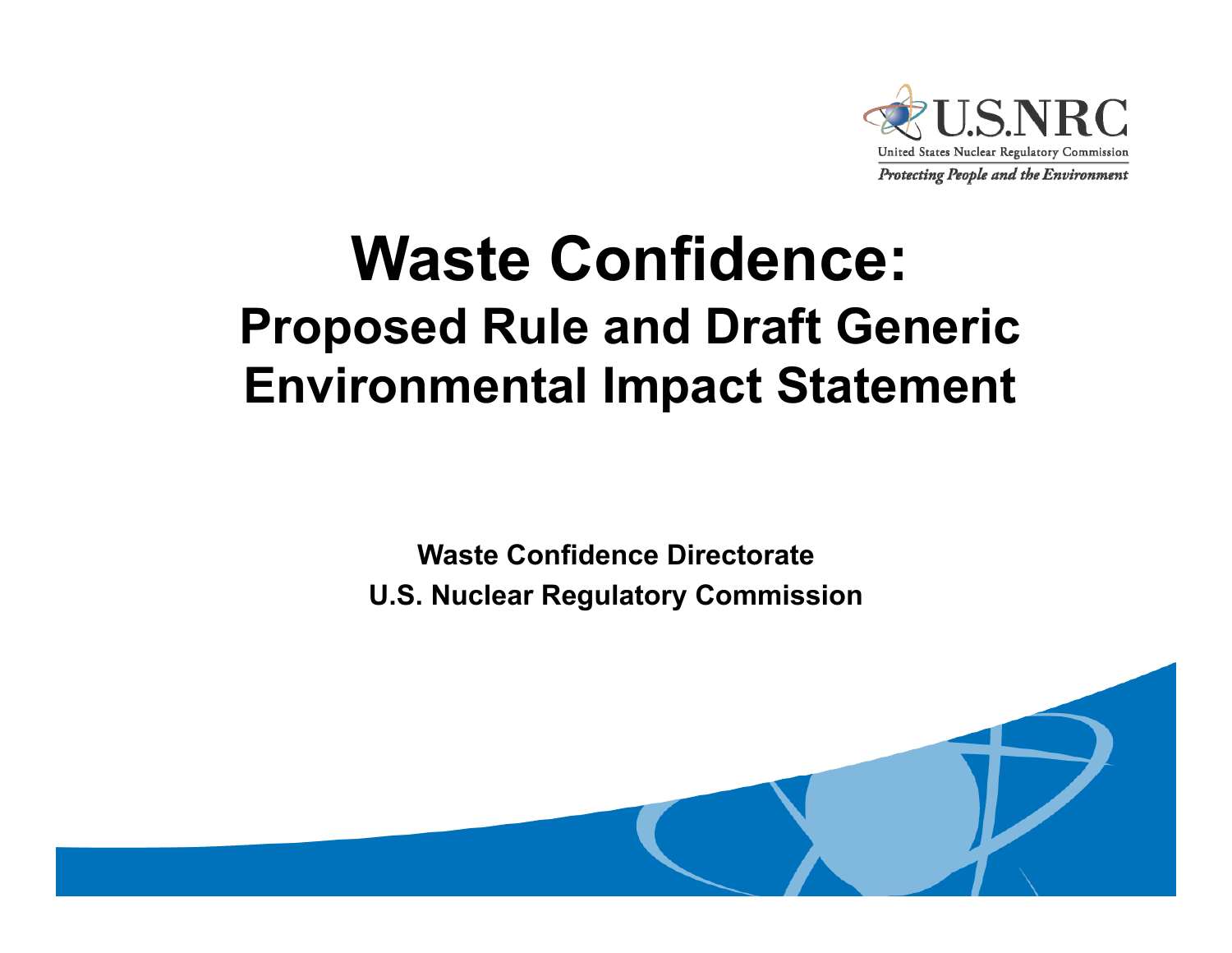#### **Agenda**



- Background
- •Generic Environmental Impact Statement

 $\overline{2}$ 

- Proposed Rule
- Comment Submittal
- Public Comments
- •• Closing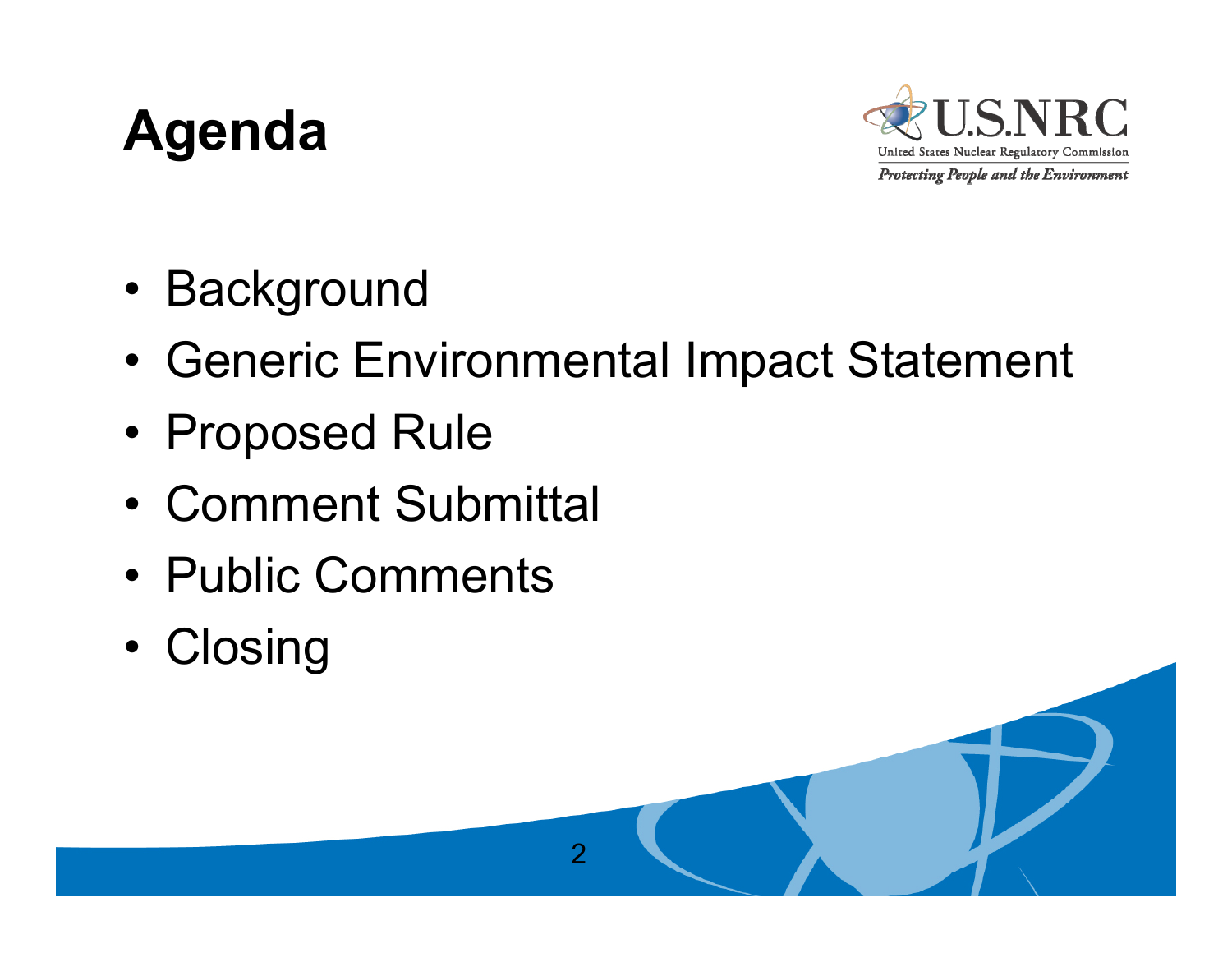# **What is Waste Confidence?**



- Waste Confidence is
	- A generic environmental analysis
	- A generic determination that fuel can be stored safely until a repository becomes available

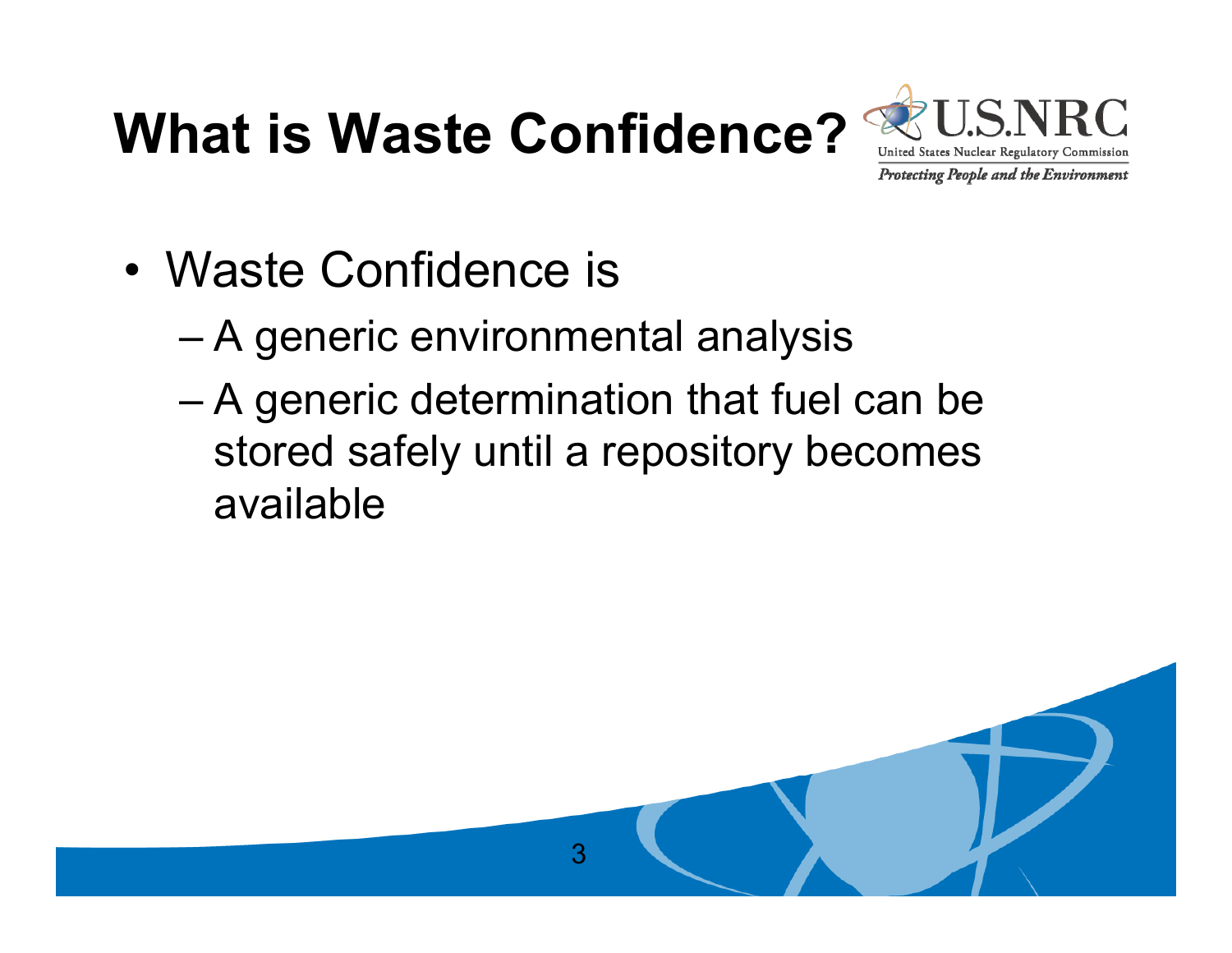#### **What is Waste Confidence?**United States Nuclear Regulatory Commission **Protecting People and the Environment - continued**

- Waste Confidence does not
	- License any particular site or facility
	- Allow for long-term storage of spent fuel at any site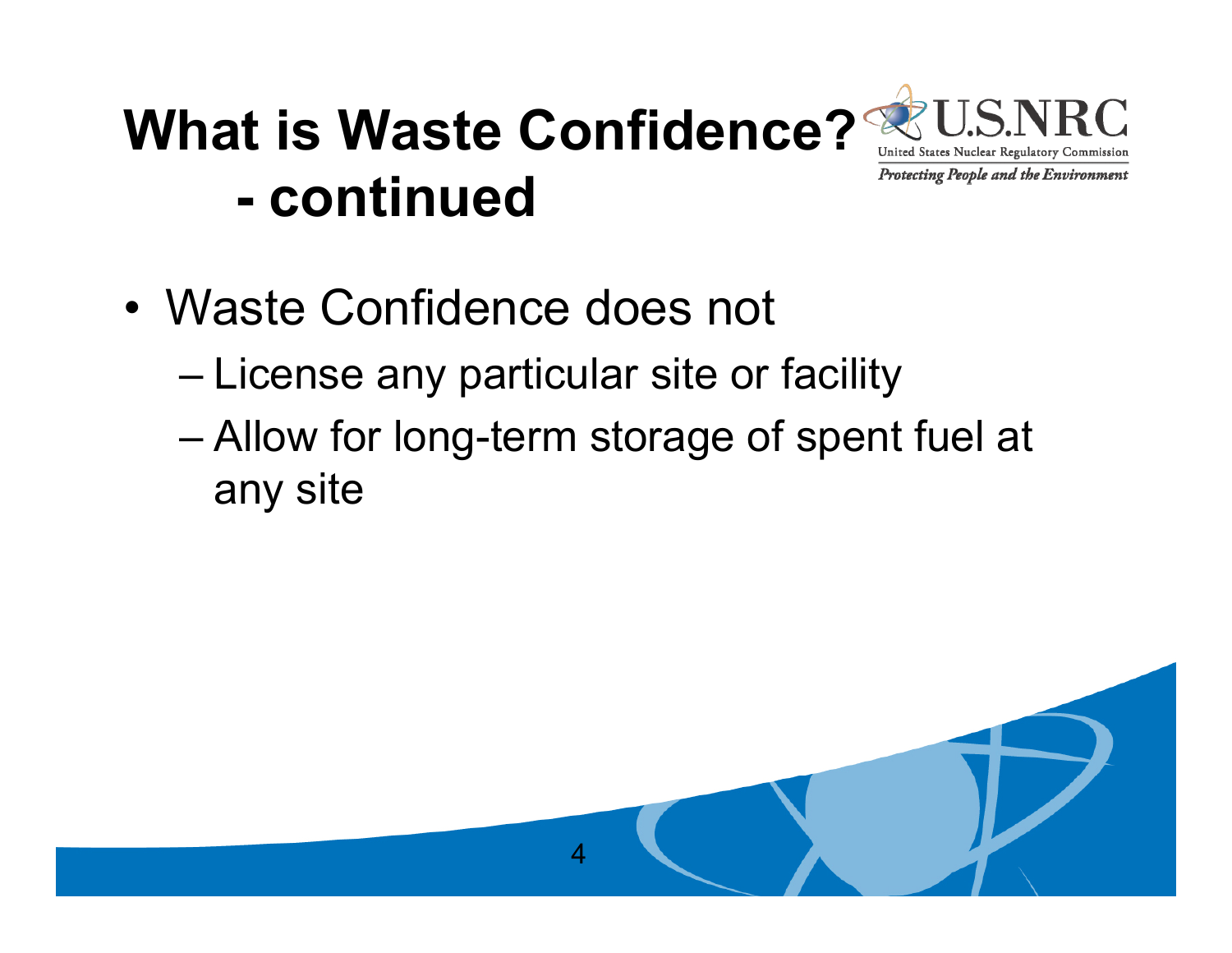# **History**



- •• The NRC adopted the original Waste Confidence Rule in 1984
- Most recent update in 2010
- 2010 Rule vacated and remanded by the Court of Appeals in 2012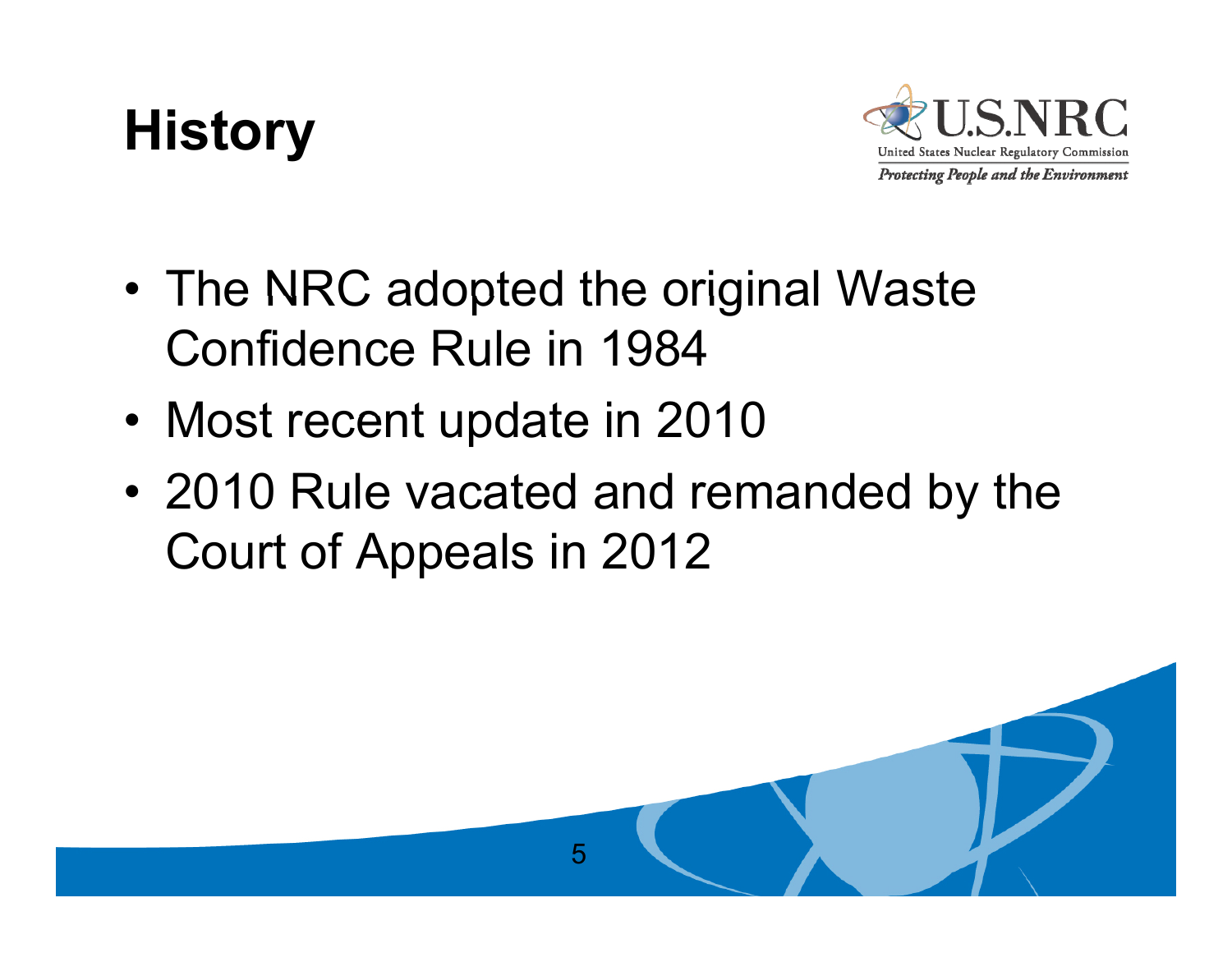#### **Generic Environmental lmpact Statement**



- Describes the environmental impacts of continuing to store spent fuel beyond the licensed life for operations of a reactor
- •• Includes spent fuel storage at reactor sites and at other NRC-licensed spent fuel storage facilities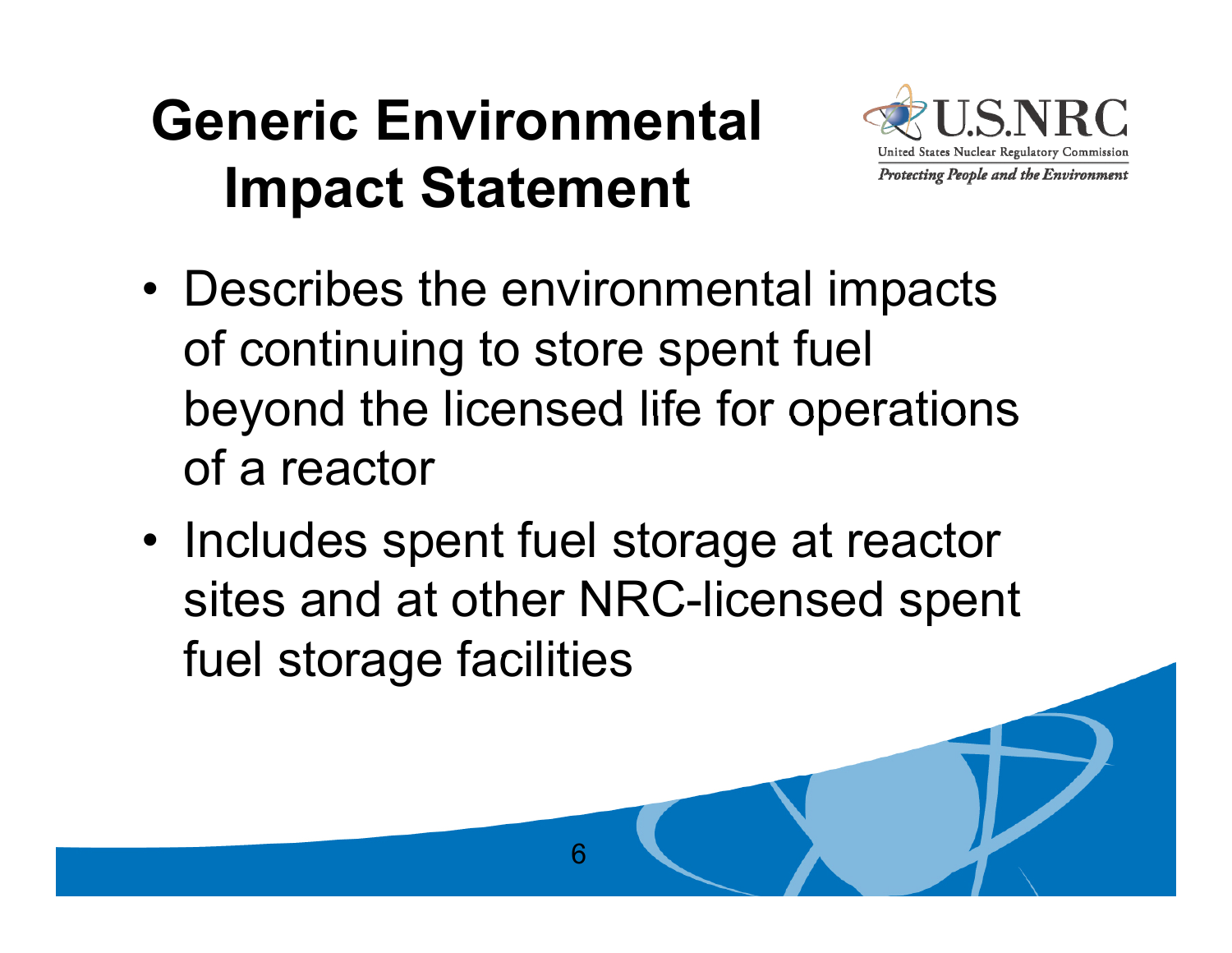# **Generic Environmental Impact Statement**



- The GEIS describes:
	- Why NRC is revisiting waste confidence
	- How NRC evaluated environmental impacts
	- What U.S. facilities were considered
	- Alternatives to proposed action
	- Environmental impacts of continued storage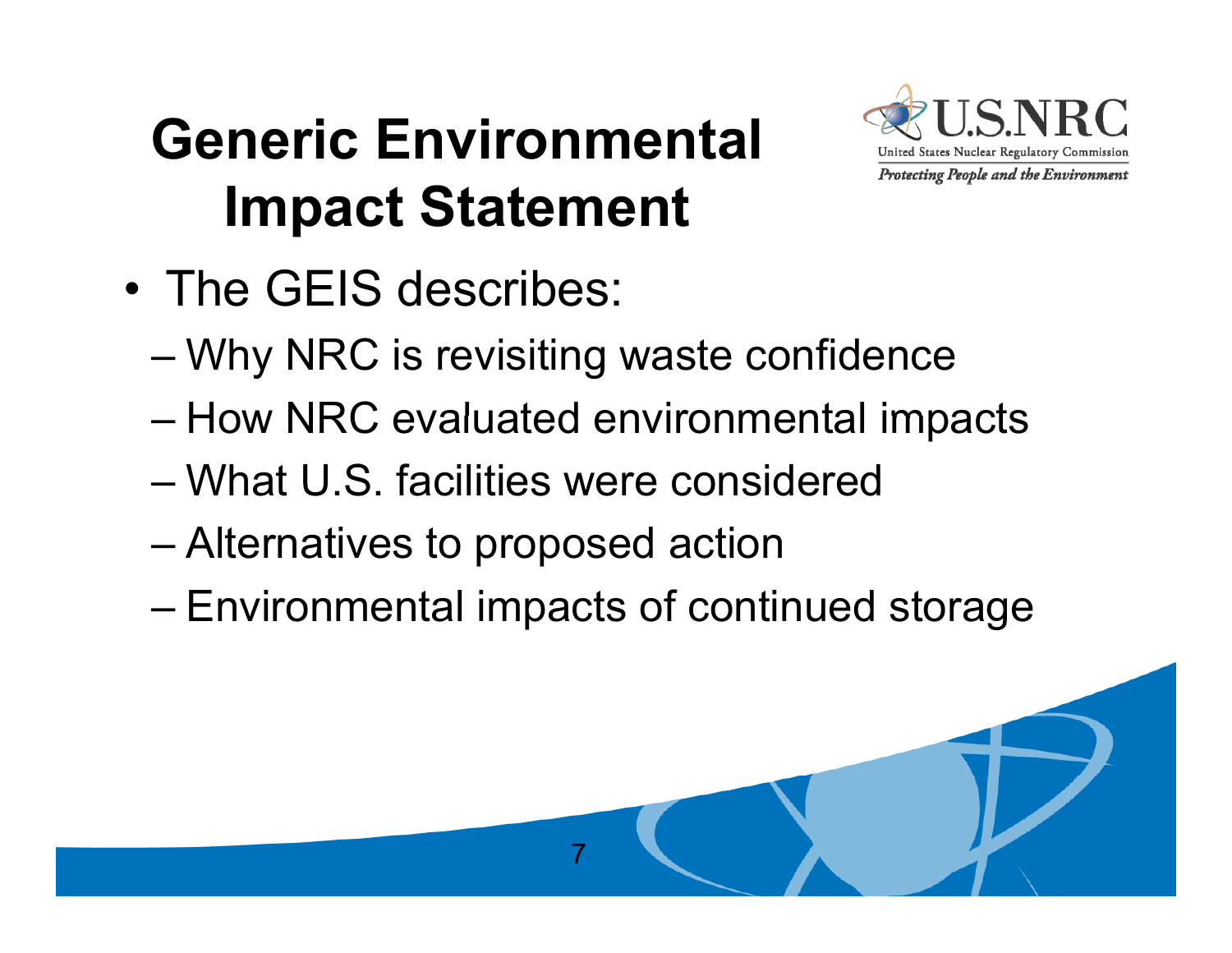# **Generic Environmental Impact Statement**



• Environmental impacts are assessed for three timeframes of continued storage

- Short -term
- Long-term
- Indefinite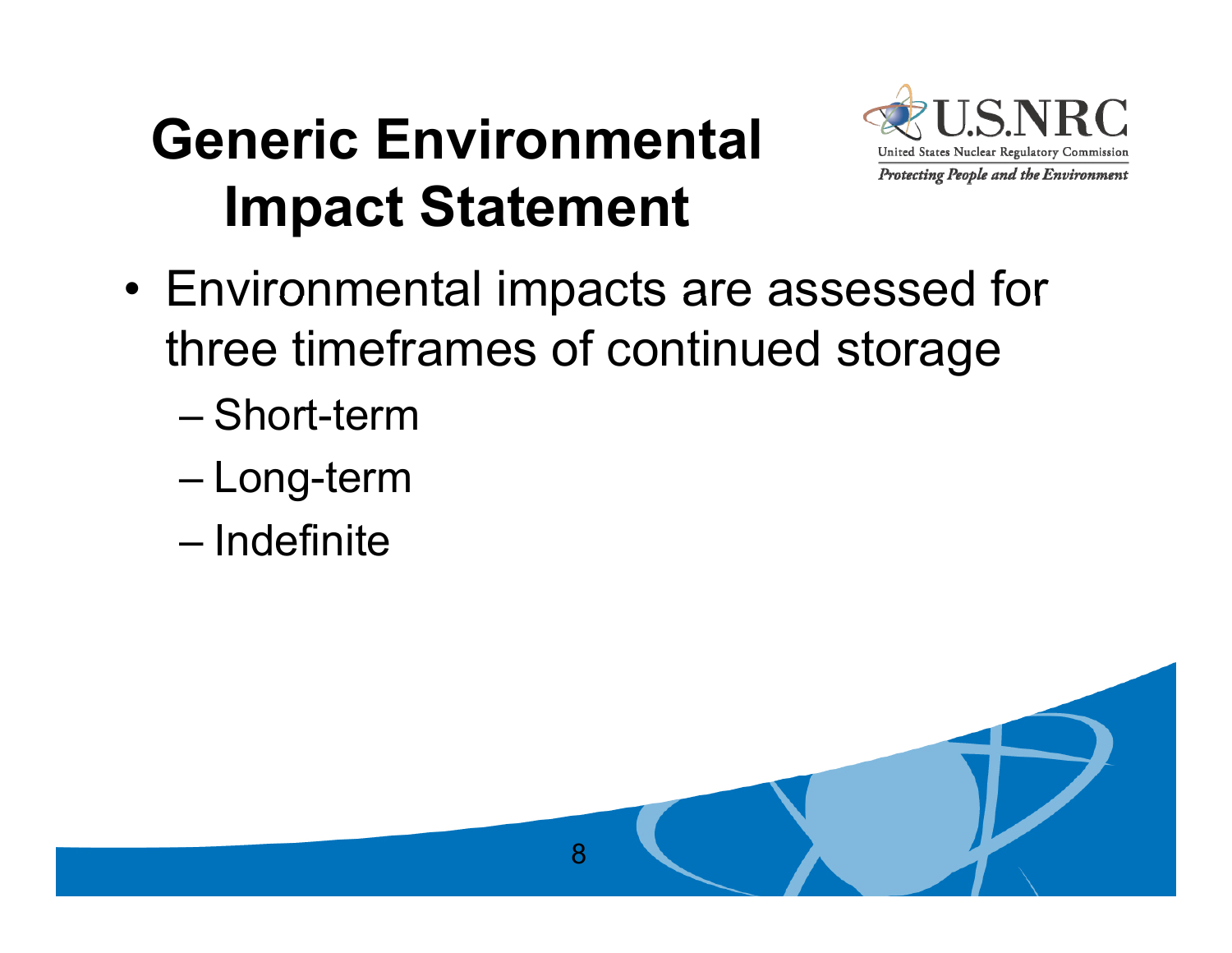# **Generic Environmental Impact Statement**



- •• The GEIS provides the regulatory basis for the proposed revision to the Waste Confidence rule
- • The environmental impacts of continued storage are generically addressed and will not be revisited in future site-specific licensing proceedings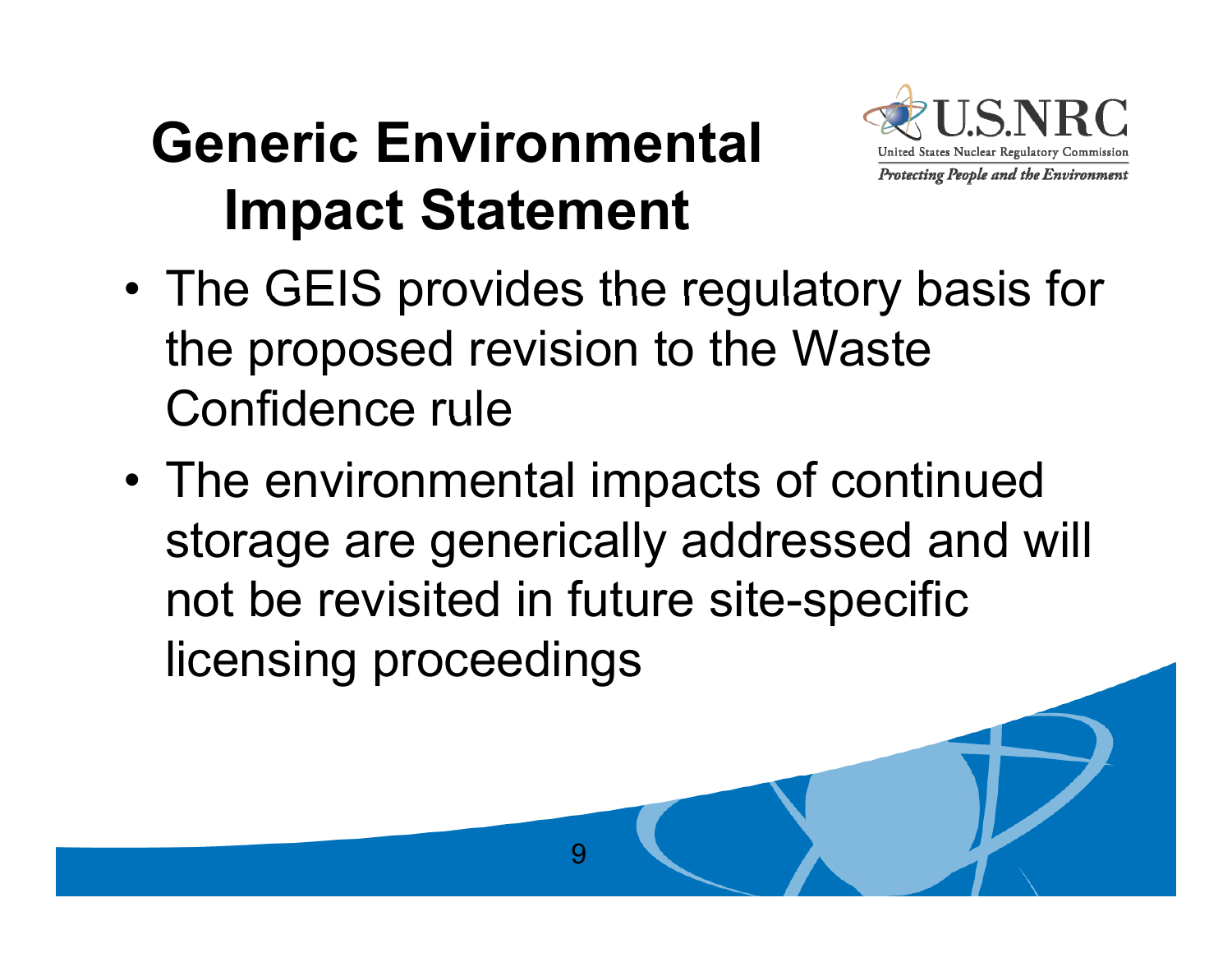#### **Proposed Rule – 10 CFR 51.23**



- The analysis in the GEIS generically addresses the environmental impacts of storage of spent nuclear fuel beyond the licensed life for operation of a reactor \_\_\_\_\_\_\_\_
- The analysis supports the Commission's determinations that it is feasible to:
	- – safely store spent nuclear fuel following licensed life for o peration of a reacto r

10

–have a mined geologic repository within 60 years following the licensed life for operation of a reactor